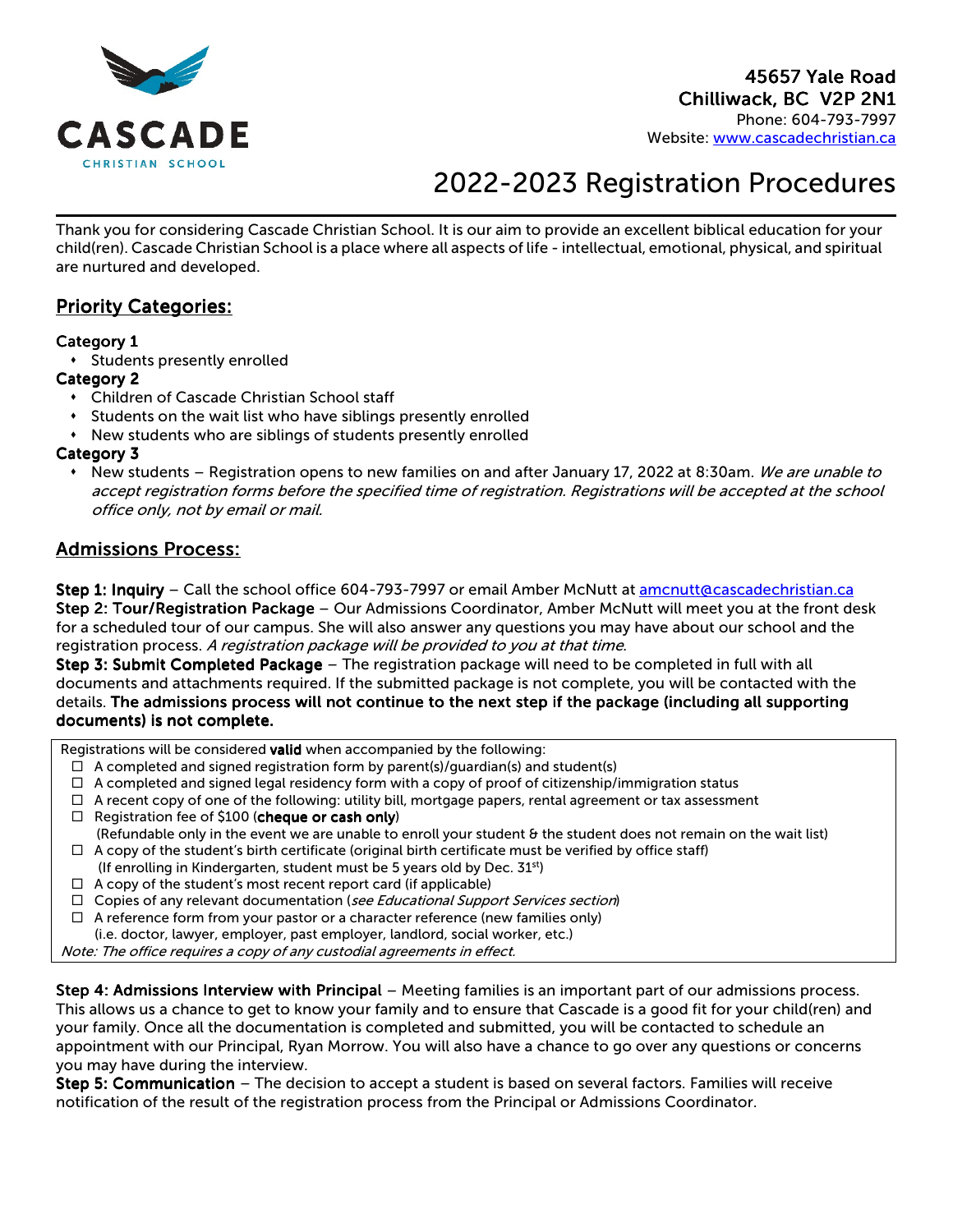

# 2022 -2023 TUITION 2023 TUITION2023 TUITION SCHEDULE & POLICIES

| <b>Standard Rates</b> | 1 <sup>st</sup> Child | 2 <sup>nd</sup> Child | 3rd Child | $4th$ Child + |
|-----------------------|-----------------------|-----------------------|-----------|---------------|
| High School (10-12)   | 3995                  | 2990                  | 1500      | 1500          |
| Middle School (6-9)   | 4725                  | 3235                  | 1590      | 765           |
| Elementary (K-5)      | 4380                  | 3087                  | 1590      | 765           |

| *Reduced Rates      | 1 <sup>st</sup> Child | 2 <sup>nd</sup> Child | 3rd Child | $4th$ Child + |
|---------------------|-----------------------|-----------------------|-----------|---------------|
| High School (10-12) | 3240                  | 2390                  | 1500      | 1500          |
| Middle School (6-9) | 3780                  | 2610                  | 1590      | 765           |
| Elementary (K-5)    | 3495                  | 2460                  | 1590      | 765           |

Families with more than one student at Cascade Christian School receive a discount as noted above. "1st Child" indicates the sibling in the highest grade, " $2<sup>nd</sup>$  Child" in the next highest grade and so on.

\* Reduced rates, as noted in the above table, are offered to active, self-supporting, full time missionaries and full-time pastors.

# **Tuition Policies**

- 1. Tuition is due on the 1st of each month and is expected to be paid on time. To assist Cascade Christian School families, the following options are available:
	- **One Payment Payment for the entire year can be made by cash or cheque.**

A prepayment discount of \$50 per child (grades K – 9 only) will apply to payments received by August 31st.

- Two Payments Two equal payments (due Sept. 6, 2022 and Feb. 1, 2023) by cash or cheque.
- Monthly Payments (10 or 12) Monthly payments can be made by pre-authorized debit only. Payments are due on the first day of each month September to June for 10 monthly payments and July to June for 12 monthly payments. Payments must be started in July for the 12-month option. Monthly preauthorized payment plans are submitted once, and then carried forward and adjusted annually. Forms needed to set up these payment options are available at the school office.
- 2. Late payments and NSFs are subject to a \$25 administration charge.
- 3. Continued failure to make payments ON TIME will result in the student being asked to leave Cascade Christian School.
- 4. Students who transfer in by the 15<sup>th</sup> of the month will be charged a full month's tuition. Those who transfer in after the 15<sup>th</sup> of the month will be charged a half month's tuition for that month.
- 5. Students who register after August  $31<sup>st</sup>$  of the school year, are required to pay 3 months tuition in advance. This tuition is non-refundable if the student(s) withdraw before the end of the 3 months.
- 6. Students who withdraw from Cascade Christian School must give 30 days' notice or pay one month's tuition in lieu of notice. (Tuition fee for late registrants noted above in #5 is non-refundable).
- 7. Tuition accounts are expected to be in good standing before payments for extra-curricular activities will be accepted and applied towards those activities.
- 8. If a family is unable to comply with the above policies, they must communicate this to the Principal and alternative arrangements may be made if extenuating circumstances exist.

A charitable donation receipt for tax purposes will be issued on an annual basis for the portion of net tuition paid that pertains to religious instruction. The amount of this receipt varies from year to year and is calculated in accordance with the Canada Revenue Agency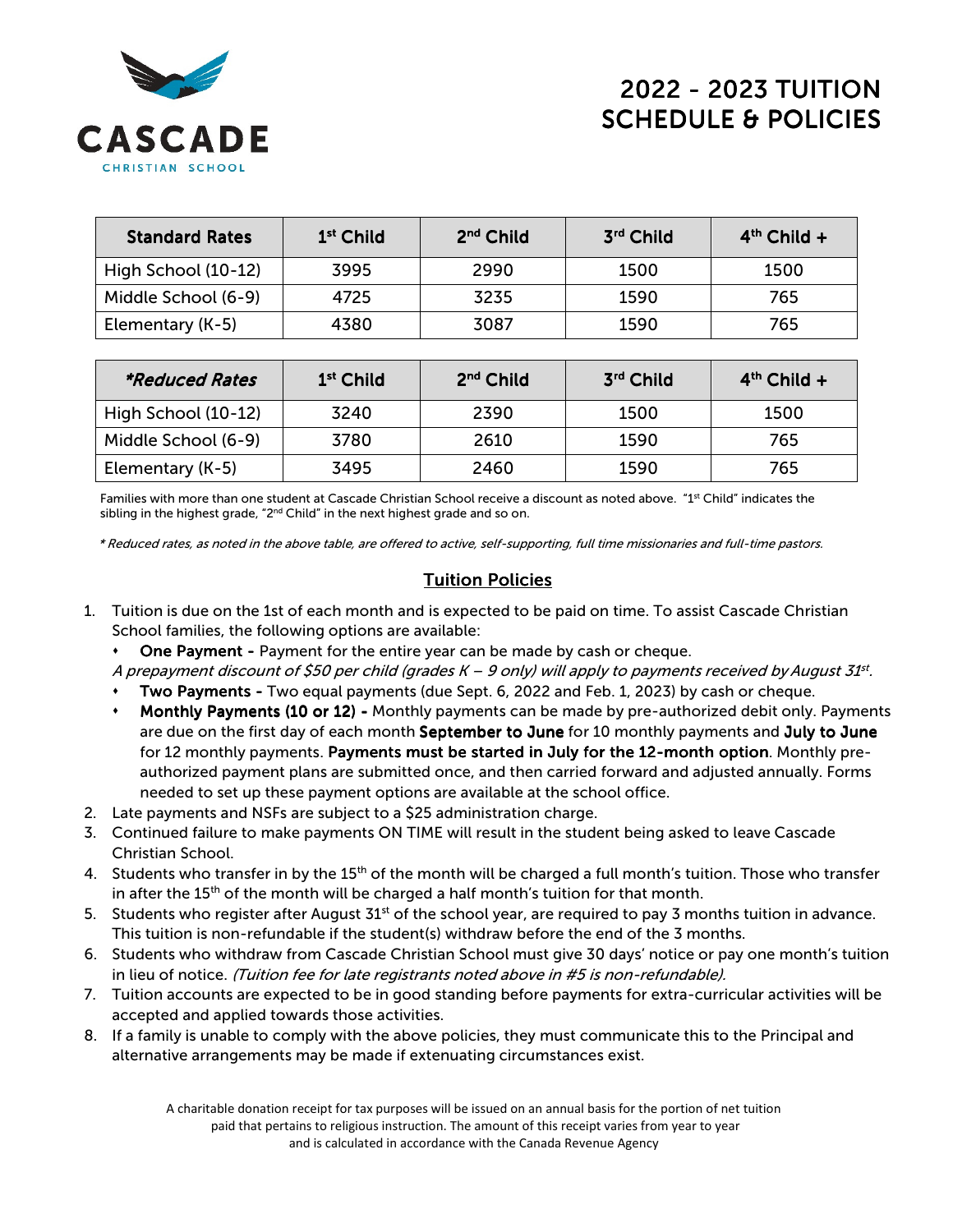

2022 2022 -2023 Registration 2023

\_\_\_\_\_\_\_\_\_\_\_\_\_\_\_\_\_\_\_\_\_\_\_\_\_\_\_\_\_\_\_\_\_\_\_\_\_\_\_

Grade to be enrolled: \_\_\_\_\_\_\_\_\_\_\_\_\_\_\_\_\_

School attended last year:

45657 Yale Road, Chilliwack, BC V2P 2N1 Phone: 604-793-7997 Website : cascadecascade.ca

|                               | Student's Name: _ |                                                                                                                                                                                                                             |  |                   |             |         |                                                                                                                      |
|-------------------------------|-------------------|-----------------------------------------------------------------------------------------------------------------------------------------------------------------------------------------------------------------------------|--|-------------------|-------------|---------|----------------------------------------------------------------------------------------------------------------------|
|                               |                   | Surname                                                                                                                                                                                                                     |  | <b>First Name</b> |             |         | Middle Name                                                                                                          |
|                               |                   |                                                                                                                                                                                                                             |  |                   |             |         | $\Box$ Male $\Box$ Female Birth Date: $\frac{1}{\Box}$ Place of Birth: $\frac{1}{\Box}$ Country Province (if Canada) |
|                               |                   |                                                                                                                                                                                                                             |  |                   |             |         |                                                                                                                      |
|                               | <b>Street</b>     |                                                                                                                                                                                                                             |  |                   |             |         |                                                                                                                      |
| City                          |                   | Province                                                                                                                                                                                                                    |  |                   | Postal Code |         | $\frac{(\_ \_ \})}{\_ \text{Home Phone}}$                                                                            |
|                               |                   |                                                                                                                                                                                                                             |  |                   |             |         |                                                                                                                      |
|                               |                   |                                                                                                                                                                                                                             |  |                   |             |         |                                                                                                                      |
|                               |                   |                                                                                                                                                                                                                             |  |                   |             |         |                                                                                                                      |
|                               |                   |                                                                                                                                                                                                                             |  |                   |             |         |                                                                                                                      |
|                               |                   |                                                                                                                                                                                                                             |  |                   |             |         |                                                                                                                      |
|                               |                   |                                                                                                                                                                                                                             |  |                   |             | Surname | <b>First Name</b>                                                                                                    |
|                               |                   | Father's Cell Phone: (_____) ________________                                                                                                                                                                               |  |                   |             |         |                                                                                                                      |
|                               |                   |                                                                                                                                                                                                                             |  |                   |             |         |                                                                                                                      |
| Father's Place of Employment: |                   | Mother's Place of Employment:                                                                                                                                                                                               |  |                   |             |         |                                                                                                                      |
|                               |                   |                                                                                                                                                                                                                             |  |                   |             |         |                                                                                                                      |
|                               |                   |                                                                                                                                                                                                                             |  |                   |             |         |                                                                                                                      |
|                               |                   | Student resides with: □ Father & Mother □ Father* □ Mother*<br>(at same residence)                                                                                                                                          |  |                   |             |         | $\Box$ Legal Guardian*                                                                                               |
|                               |                   | *Is a court order in place concerning the care or custody of the student $\in$ No $\in$ Yes If yes, please attach a copy.<br>In absence of information, both parents will have access to the student and student's records. |  |                   |             |         |                                                                                                                      |
|                               |                   | In case of emergency, if parent cannot be reached, call:                                                                                                                                                                    |  |                   |             |         |                                                                                                                      |
|                               |                   |                                                                                                                                                                                                                             |  |                   |             |         |                                                                                                                      |
|                               |                   |                                                                                                                                                                                                                             |  |                   |             |         |                                                                                                                      |
|                               |                   |                                                                                                                                                                                                                             |  |                   |             |         |                                                                                                                      |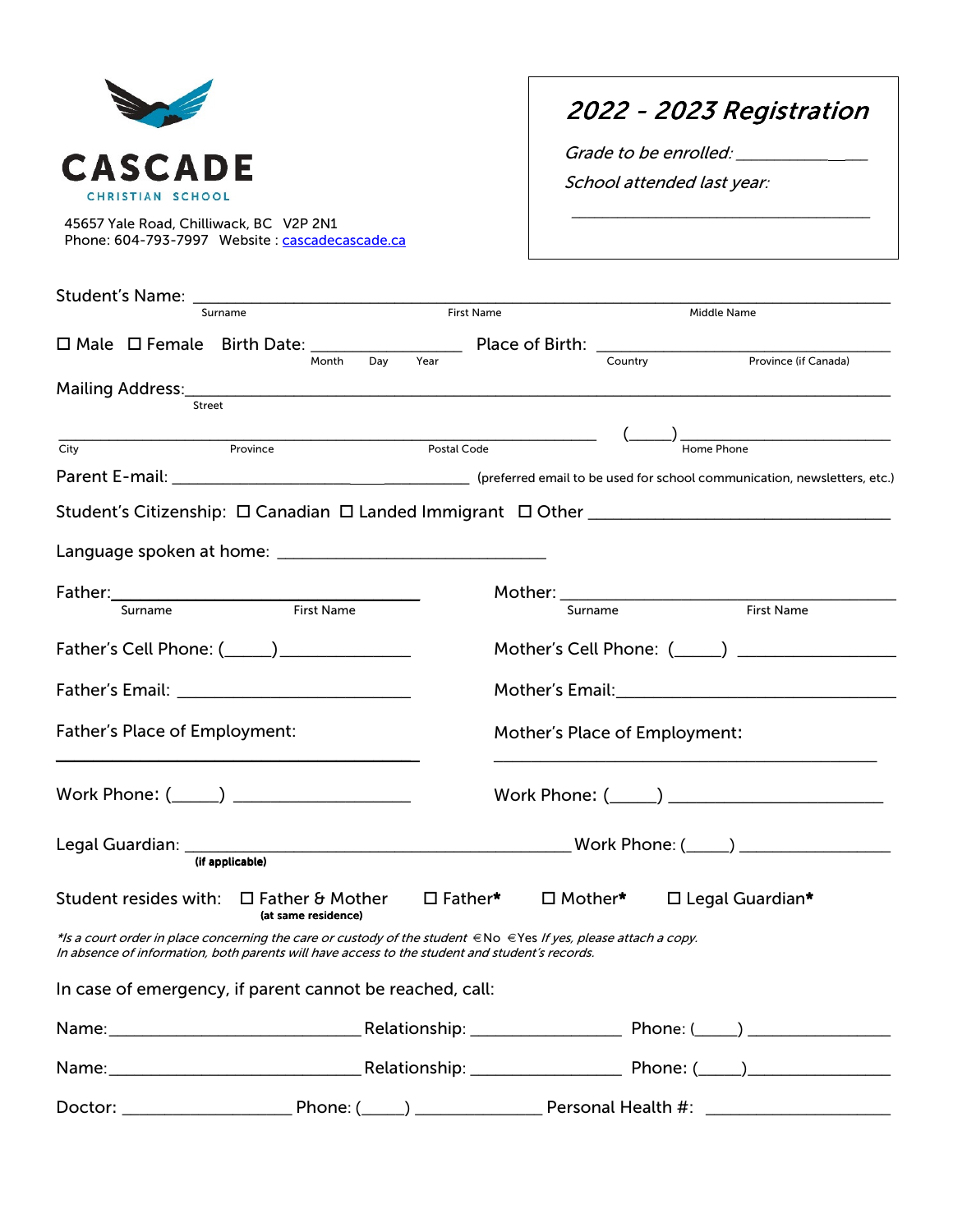Please list any physical restrictions, allergies, or health concerns of the student that the school should be aware of:\_

Mild Moderate Life Threatening Medications? \_\_\_\_\_\_\_\_\_\_\_\_\_\_\_\_\_\_\_\_\_\_\_\_\_\_\_\_\_\_\_\_\_\_\_\_\_\_\_\_\_\_\_\_\_\_

If student requires medication to be given during school hours, please request medical alert form from the school office to be filled out by doctor.

Church Affiliation (if applicable): \_\_\_\_\_\_\_\_\_\_\_\_\_

Please indicate whether one of the following is a member of the church:  $\Box$  Parent  $\Box$  Legal Guardian

| <b>Educational Support Services</b>                                                                                                                                                                                                                                      |  |  |  |  |  |
|--------------------------------------------------------------------------------------------------------------------------------------------------------------------------------------------------------------------------------------------------------------------------|--|--|--|--|--|
| The following information and documentation is NECESSARY in assisting Cascade Christian School to determine<br>whether we can best meet the student's needs. Student acceptance is conditional upon the accurate completion<br>of this section.                          |  |  |  |  |  |
| 1. Is English your child's first language? $\square$ Yes $\square$ No: If no, what is their first language?                                                                                                                                                              |  |  |  |  |  |
| 2. Does your child have any difficulty with speech or language? $\Box$ Yes $\Box$ No                                                                                                                                                                                     |  |  |  |  |  |
| 3. Has your child received, or is your child receiving, Speech Language Therapy? $\Box$ Yes $\Box$ No<br>If yes, please attach copy of most recent Speech Language Report.                                                                                               |  |  |  |  |  |
| 4. Has your child received, or is your child receiving, Occupational Therapy? $\Box$ Yes $\Box$ No<br>If yes, please attach copy of most recent Occupational Therapy Report.                                                                                             |  |  |  |  |  |
| 5. Has your child received services through a Child Development Centre? $\Box$ Yes $\Box$ No<br>If yes, please attach copy of most recent report.                                                                                                                        |  |  |  |  |  |
| 6. Has your child been diagnosed with ADHD, anxiety or behavior issues? $\square$ Yes $\square$ No                                                                                                                                                                       |  |  |  |  |  |
| 7. Does your child have, or has your child experienced, any social issues at school? $\Box$ Yes $\Box$ No                                                                                                                                                                |  |  |  |  |  |
| 8. Has there ever been, or is there currently a behaviour and/or safety plan in place for your child?<br>$\Box$ Yes $\Box$ No                                                                                                                                            |  |  |  |  |  |
| 9. Has your child received, or is your child receiving, any of the following support services:<br><b>Learning Assistance</b><br>$\Box$<br><b>Special Education</b><br>$\Box$<br>Enrichment/Gifted<br>$\Box$<br>English Language Learning<br>□<br>None of above<br>$\Box$ |  |  |  |  |  |
| Does your child have an Individual Educational Plan (IEP), Student Learning Plan (SLP), or Learning Support Plan<br>$(LSP)? \Box Yes \Box No$<br>If yes, please attach a copy of most recent IEP, SLP or LSP.                                                            |  |  |  |  |  |
| If yes to ANY of the above, please explain further and attach copies of all relevant documentation/diagnosis.                                                                                                                                                            |  |  |  |  |  |

A classroom directory may be available or distributed to our school families (for playdates, birthday parties, etc.) May we publish your name, phone number, address and email in the classroom directory?  $\Box$  Yes  $\Box$  No

How did you hear about Cascade?  $\square$  Friend/Family  $\square$  Newspaper  $\square$  Church  $\square$  Internet/Website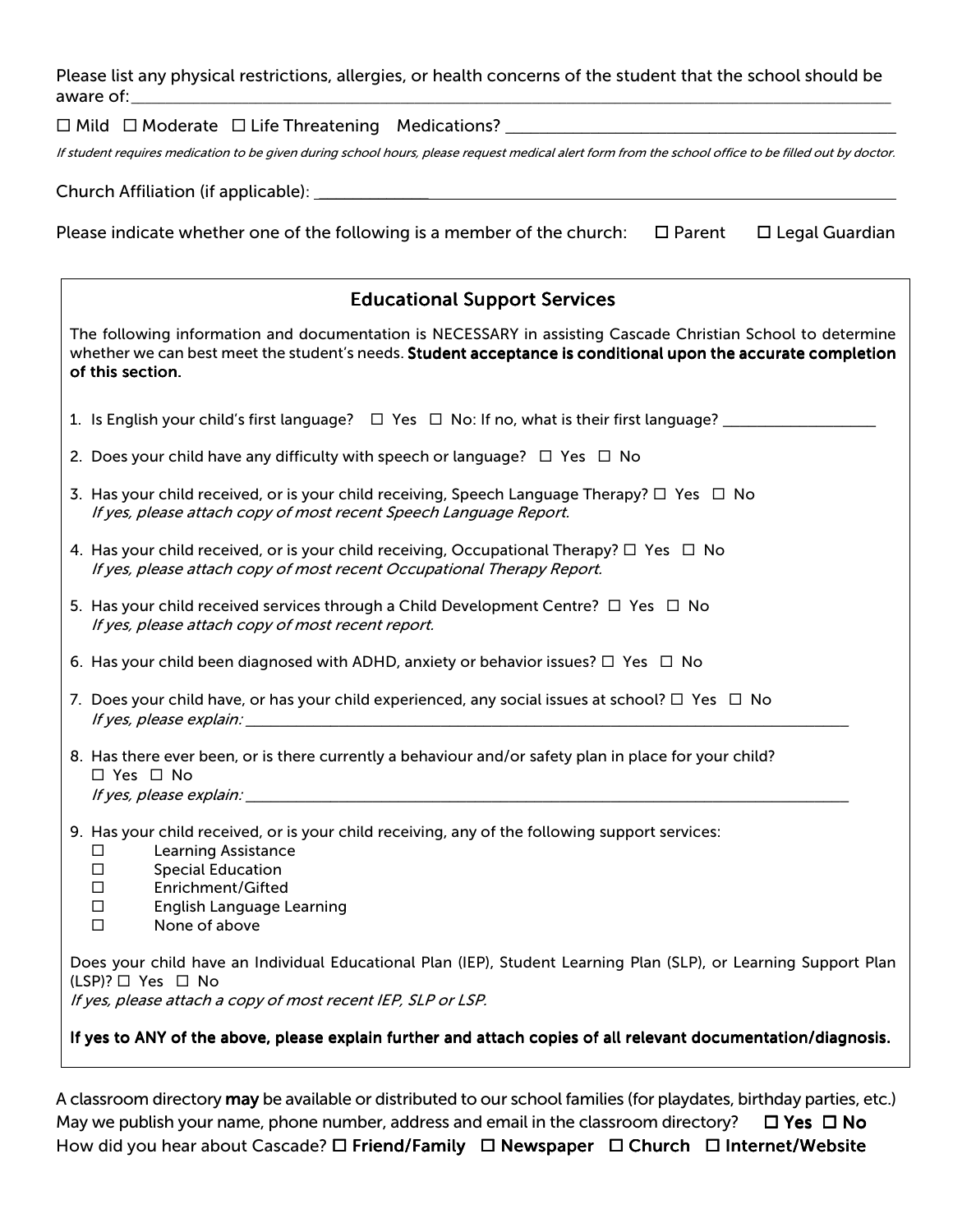### By signing below, you understand and confirm the following:

- $\triangleright$  All information on the attached student information verification is accurate.
- $\triangleright$  I have read the Tuition Policy and take responsibility for my child's tuition obligations with Cascade Christian School.
- $\triangleright$  I confirm that I have read and understand the Parent/Student Handbook and will support and comply with the school's Uniform Policy.
- $\triangleright$  I agree to comply with Cascade Christian School's learning objectives, behavioral expectations, and Internet Use Policy.
- $\triangleright$  I acknowledge that photos of my child may be used by Cascade Christian School for yearbooks, newsletters and other promotional materials.
- $\triangleright$  I give consent to have Cascade Christian School collect, use, and disclose this personal information as outlined above and defined in the Privacy Act.

#### **Protecting Your Personal Information**

Cascade Christian School gathers and uses personal information to provide your child with the best educational services as outlined in our vision statement and core values. The personal information on these forms is required in order to register your child at Cascade Christian School and assist the school authority in making informed decisions on the suitability and appropriate placement of your child. This information will also allow Cascade Christian School to respond immediately to an emergency. Cascade Christian School commits to using and storing this information responsibly and will not release this information to a third party without your verbal or written consent, unless permitted under the PIPA (Personal Information Privacy Act) legislation. Cascade Christian School does not sell, lease or trade information about you to other parties. For more information on Cascade Christian School's use, storage and disclosure of personal information, please contact the office at 604-793-7997.

# Parent/Guardian Signature: (BOTH SIGNATURES REQUIRED UNLESS COURT ORDER STATES OTHERWISE)

| PARENT/LEGAL GUARDIAN SIGNATURE                                                                                                                                                                                                                       | <b>DATE</b>                                                                                                                  |
|-------------------------------------------------------------------------------------------------------------------------------------------------------------------------------------------------------------------------------------------------------|------------------------------------------------------------------------------------------------------------------------------|
| PARENT/LEGAL GUARDIAN NAME PRINTED                                                                                                                                                                                                                    |                                                                                                                              |
| PARENT/LEGAL GUARDIAN SIGNATURE                                                                                                                                                                                                                       | <b>DATE</b>                                                                                                                  |
| PARENT/LEGAL GUARDIAN NAME PRINTED                                                                                                                                                                                                                    |                                                                                                                              |
| Student Signature (Grade 3-9 only):                                                                                                                                                                                                                   |                                                                                                                              |
| of the Parent/Student Handbook.<br>I will conduct myself in a respectful manner towards fellow students, staff and volunteers.<br>I agree to maintain the rules and guidelines of Cascade Christian School set out in the Parent/Student<br>Handbook. | $\triangleright$ I have read and agree to comply with Sections 10 (Uniform Policy) and 14 (Discipline and Student Behaviour) |
| <b>STUDENT SIGNATURE</b>                                                                                                                                                                                                                              | <b>DATE</b>                                                                                                                  |
| <b>STUDENT NAME PRINTED</b>                                                                                                                                                                                                                           |                                                                                                                              |
| For Office Use Only:<br><b>Date Received:</b>                                                                                                                                                                                                         |                                                                                                                              |
| $\Box$ Birth Cert. Parent $\Box$ Birth Cert. Student $\Box$ Report Card Receipt #:<br>□ Residency Form □ Proof of Residency □ Reference Letter (new families only)                                                                                    |                                                                                                                              |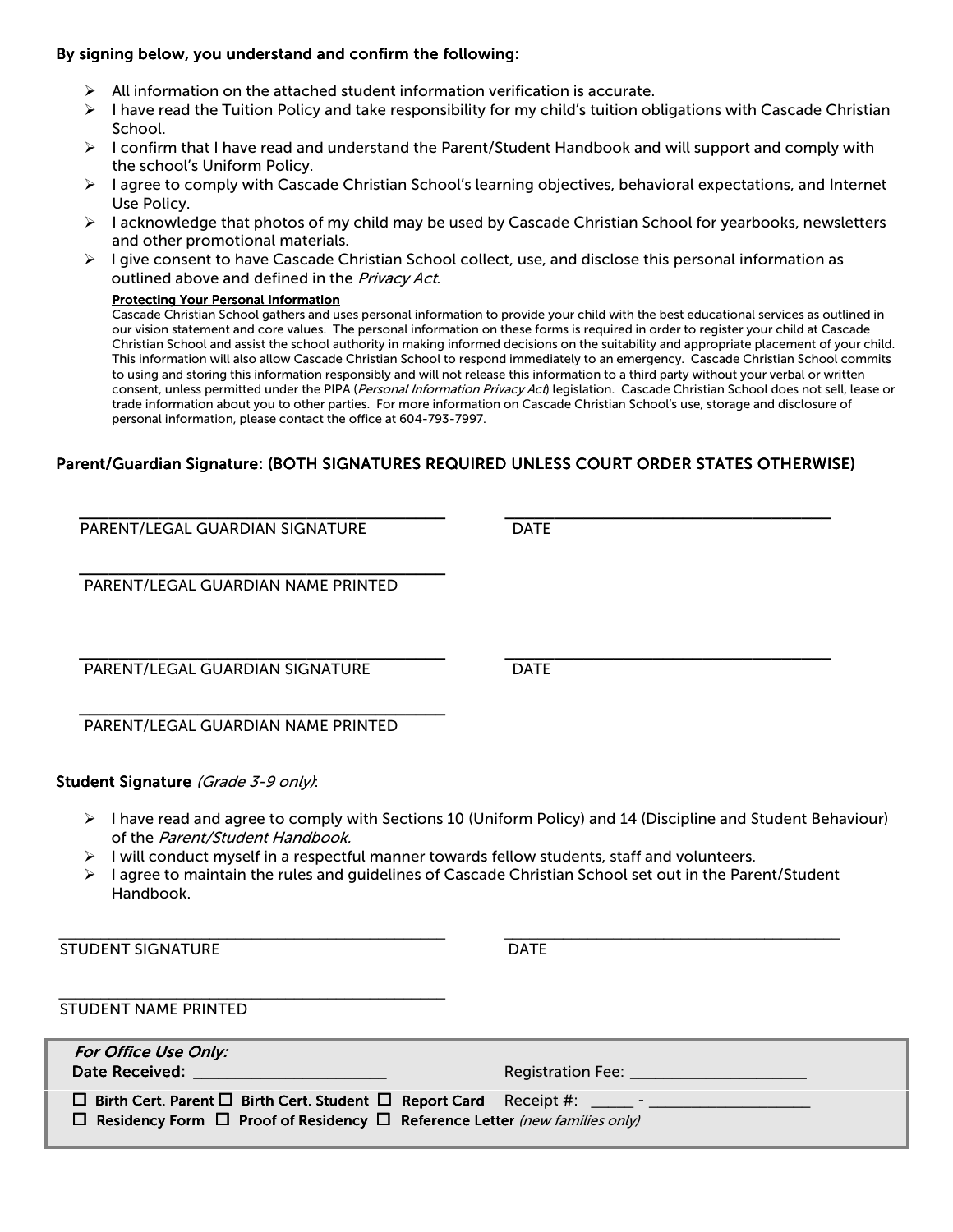

#### STATUS OF PARENT/GUARDIAN (ADMISSION TO CANADA AND RESIDENCY)

To be completed and signed by a parent or legal (court-appointed) guardian. If legal guardian, attach a copy of court order appointing you as legal guardian.

# (Lawfully Admitted into Canada)

- 1. I am (please  $\checkmark$  one):
	- $\Box$  A Canadian citizen (please attach a copy of parent's birth certificate or citizenship paper/card).
	- $\Box$  A Permanent Resident (please attach a copy of parent's landed immigrant status paper or Permanent Resident card).
	- $\Box$  Lawfully admitted to Canada under the Immigration and Refugee Protection Act (Canada) with one of the following documents (please mark the appropriate box below and attach a copy of document):
		- $\Box$  Admission as a refugee or refugee claimant.
		- $\Box$  Valid student permit for two or more years (or issued for one year but anticipated to be renewed for one or more additional years).
		- $\Box$  Valid employment authorization (work permit) for two or more years (or issued for one year but anticipated to be renewed for one or more additional years).
	- $\Box$  A person carrying out official duties under the authority of the Visiting Forces Act or as an accredited diplomatic agent, pre-clearance officer, consular officer or official representative in Canada of a foreign government with a consular post in British Columbia.
	- $\Box$  Other document description: (must be cleared with Citizenship and Immigration Canada):

#### (Residency in British Columbia)

- 2. I am a resident of British Columbia (please  $\checkmark$  one):
	- □ Yes Residency address: \*\*\*(MUST attach a recent copy of a utility bill, mortgage document, rental agreement or tax assessment, etc.)
	- $\Box$  No I am not a resident of British Columbia.

# Confirming signatures:

3. Parent/Legal Guardian's printed name:

Parent/Legal Guardian's signature:

Date: **Date:**